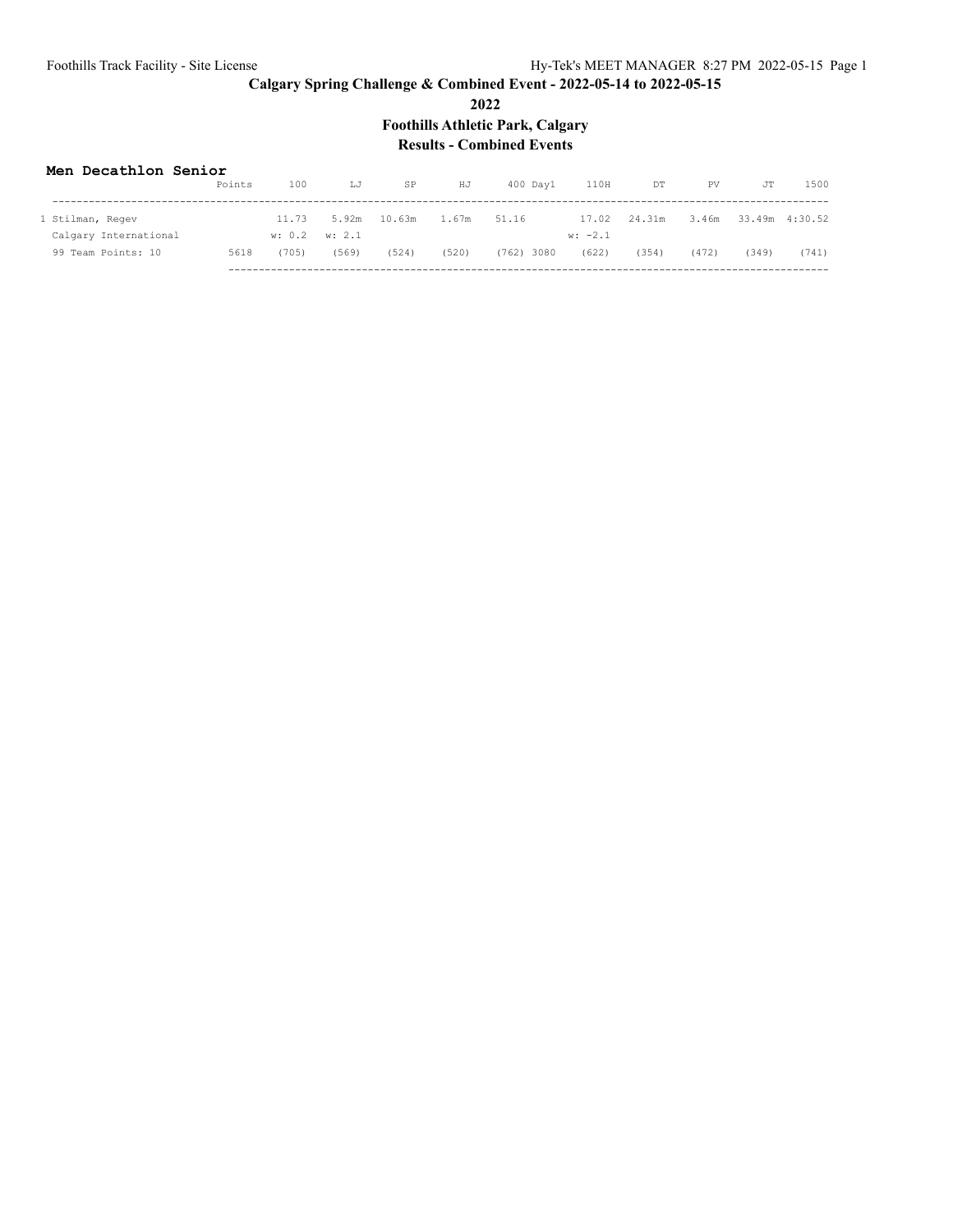**2022**

**Foothills Athletic Park, Calgary**

**Results - Combined Events**

| Women Heptathlon Senior                                                                                         | Points 100H HJ SP 200 Day1 LJ JT 800 |  |        |                                                                |                |            |
|-----------------------------------------------------------------------------------------------------------------|--------------------------------------|--|--------|----------------------------------------------------------------|----------------|------------|
| 1 MacDonald, Sienna 13.66 1.60m 11.18m 25.21 5.56m 43.47m 2:33.53<br>U OF C Athletics Cl w: 2.3                 |                                      |  |        | $w: 0.1$ $w: -0.3$                                             |                |            |
| 02 Team Points: 10 5338 (1027) (736) (607) (868) 3238 (717) (734) (649)                                         |                                      |  |        |                                                                |                |            |
| 2 Pritchard, Shelaine 15.47<br>PA Athletics $w: -0.1$                                                           |                                      |  |        | $1.51m$ 9.44m 26.16 5.19m 32.37m 2:54.61<br>$w: 0.1$ $w: -3.1$ |                |            |
| 04 Team Points: 8 4240 (781) (632) (493) (783) 2689 (612) (522) (417)                                           |                                      |  |        |                                                                |                |            |
| 3 Fourlas, Athena $15.02$ $1.54$ m $7.56$ m $27.24$ $4.84$ m $23.53$ m $2:31.68$<br>U OF C Athletics Cl w: -0.1 |                                      |  |        | $w: 0.1$ $w: -2.7$                                             |                |            |
| 97 Team Points: 6 4111 (839) (666) (371) (692) 2568 (516) (355) (672)                                           |                                      |  |        |                                                                |                |            |
| 4 Gatzke, Natasha 14.56<br>U OF C Athletics Cl w: 2.3                                                           |                                      |  |        | 1.45m 8.15m 26.81 5.09m<br>$w: 0.1$ $w: -1.6$                  | 19.37m 2:43.10 |            |
| 02 Team Points: 5 4003 (901) (566) (409) (728) 2604 (584) (277) (538)                                           |                                      |  |        |                                                                |                |            |
|                                                                                                                 |                                      |  |        |                                                                |                |            |
| U OF C Athletics Cl w: 2.3<br>01 Team Points: 4 3949 (818) (599) (539) (741) 2697 (617) (0) (635)               |                                      |  |        |                                                                |                |            |
| Caltaf Athletic As W: -0.1                                                                                      |                                      |  | w: 0.1 |                                                                |                | DNS        |
| 04                                                                                                              | (619) (701) (407) (659) (0) (0)      |  |        |                                                                |                | (0)        |
| Unattached Alberta $w: -0.1$                                                                                    |                                      |  |        | $w: 0.1$ $w: -2.4$                                             | <b>DNS</b>     | <b>DNS</b> |
| 98                                                                                                              |                                      |  |        | $(616)$ $(566)$ $(550)$ $(619)$ $(538)$ $(0)$                  |                | (0)        |
| U OF R Cougars w: 2.3                                                                                           |                                      |  | w: 0.1 |                                                                | <b>DNS</b>     | <b>DNS</b> |
| 0 <sup>0</sup>                                                                                                  | $(602)$ $(701)$ $(537)$ $(640)$      |  |        | (0)                                                            | (0)            | (0)        |
|                                                                                                                 |                                      |  |        |                                                                |                |            |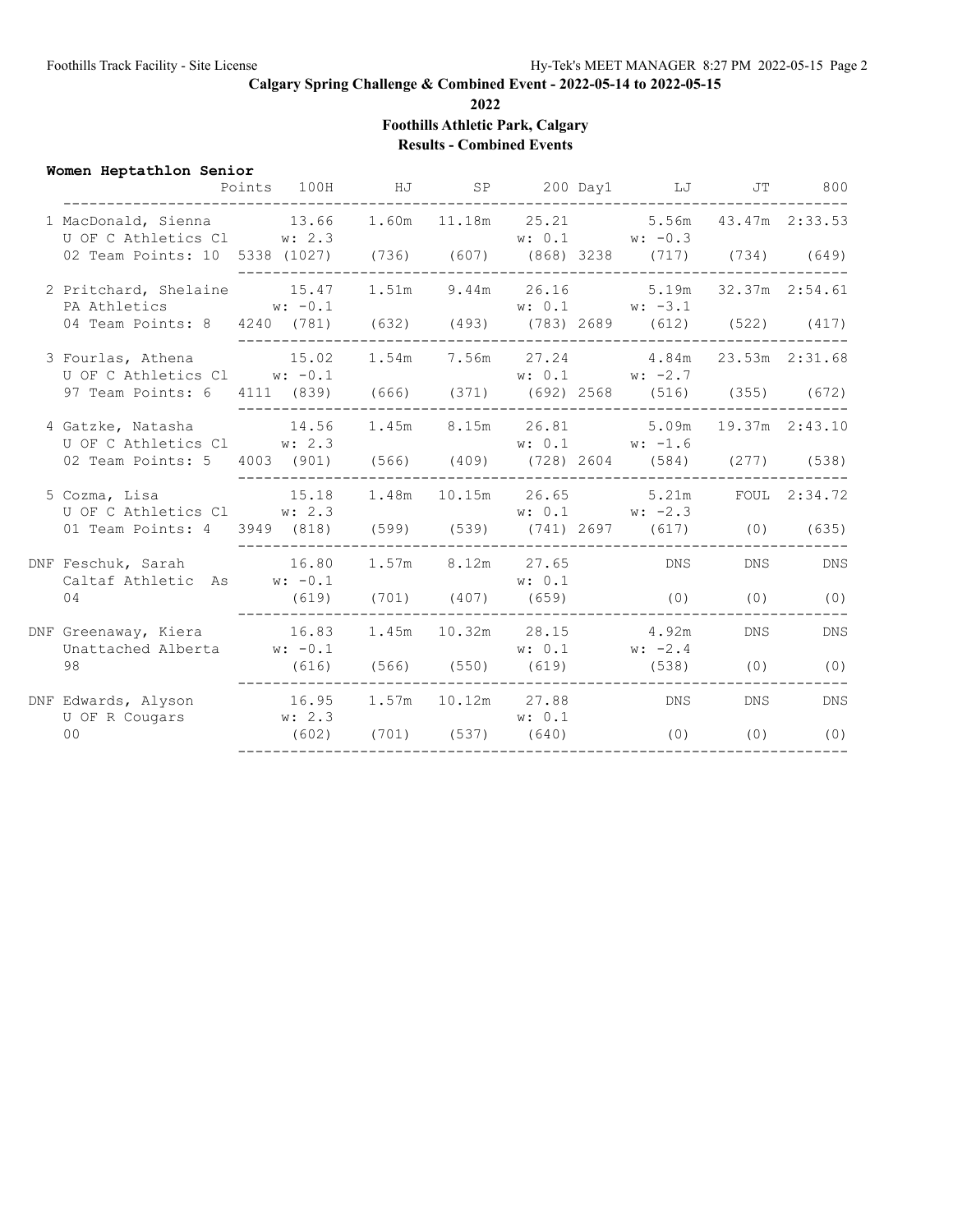**2022**

**Foothills Athletic Park, Calgary**

## **Results - Combined Events**

#### **Men Decathlon U20**

|                             | Points      | 100   | LJ        | SP     | HJ    | $400$ Day $1$ | 110H  | DT     | PV    | JT         | 1500            |
|-----------------------------|-------------|-------|-----------|--------|-------|---------------|-------|--------|-------|------------|-----------------|
| 1 Jamison, Rain             |             | 12.30 | 5.36m     | 11.62m | 1.40m | 55.48         | 19.56 | 34.57m | 2.26m |            | 47.91m  4:42.98 |
| Caltaf Athletic Association |             | NWI   | $w: -0.4$ |        |       |               | NWI   |        |       |            |                 |
| 04                          | 4877        | (593) | (453)     | (583)  | (317) | $(580)$ 2526  | (385) | (555)  | (191) | (558)      | (662)           |
|                             |             |       |           |        |       |               |       |        |       |            |                 |
| DNF Sharpe, Tyler           |             | 12.34 | 5.66m     | 11.10m | 1.70m | 51.93         | 18.22 | 24.23m |       | <b>DNS</b> | <b>DNS</b>      |
| Caltaf Athletic             | Association | NWI   | w: 1.0    |        |       |               | NWI   |        |       |            |                 |
| 04                          |             | (586) | (514)     | (552)  | (544) | (728)         | (503) | (352)  | (0)   | (0)        | (0)             |
|                             |             |       |           |        |       |               |       |        |       |            |                 |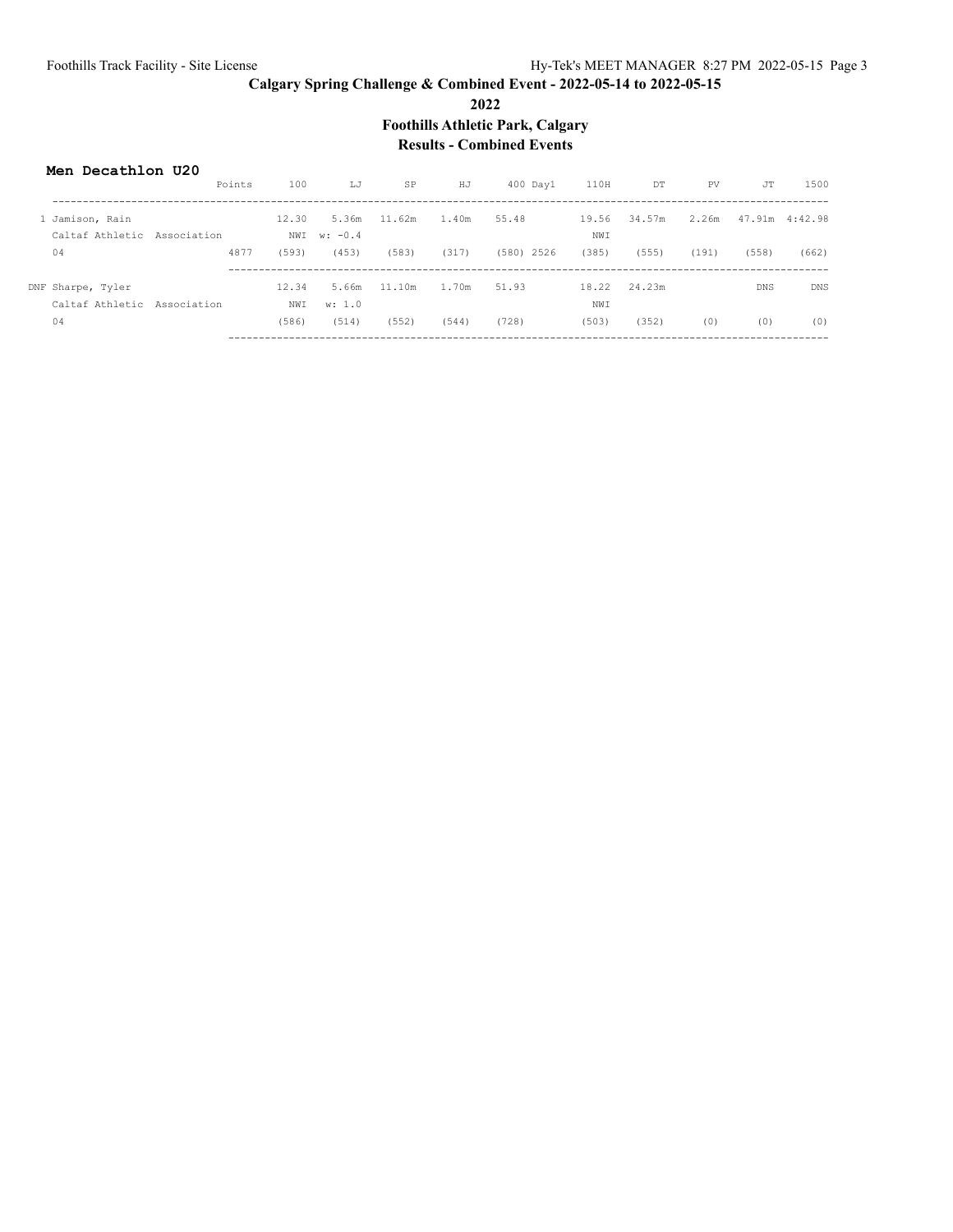**Foothills Athletic Park, Calgary**

## **Results - Combined Events**

#### **Women Heptathlon U20**

|                                         | Points | 100H               | HJ    | SP    | 200 Day1             | LJ        | JT                   | 800   |
|-----------------------------------------|--------|--------------------|-------|-------|----------------------|-----------|----------------------|-------|
| 1 Bravo, Lovelee<br>Edmonton Columbians |        | 18.43<br>$w: -0.1$ | 1.30m | 6.27m | 29.19<br>w: 0.1      | $w: -3.0$ | 3.85m 10.56m 2:59.72 |       |
|                                         |        | 2440 (445)         | (409) | (288) | $(540)$ 1682 $(274)$ |           | (116)                | (368) |
|                                         |        |                    |       |       |                      |           |                      |       |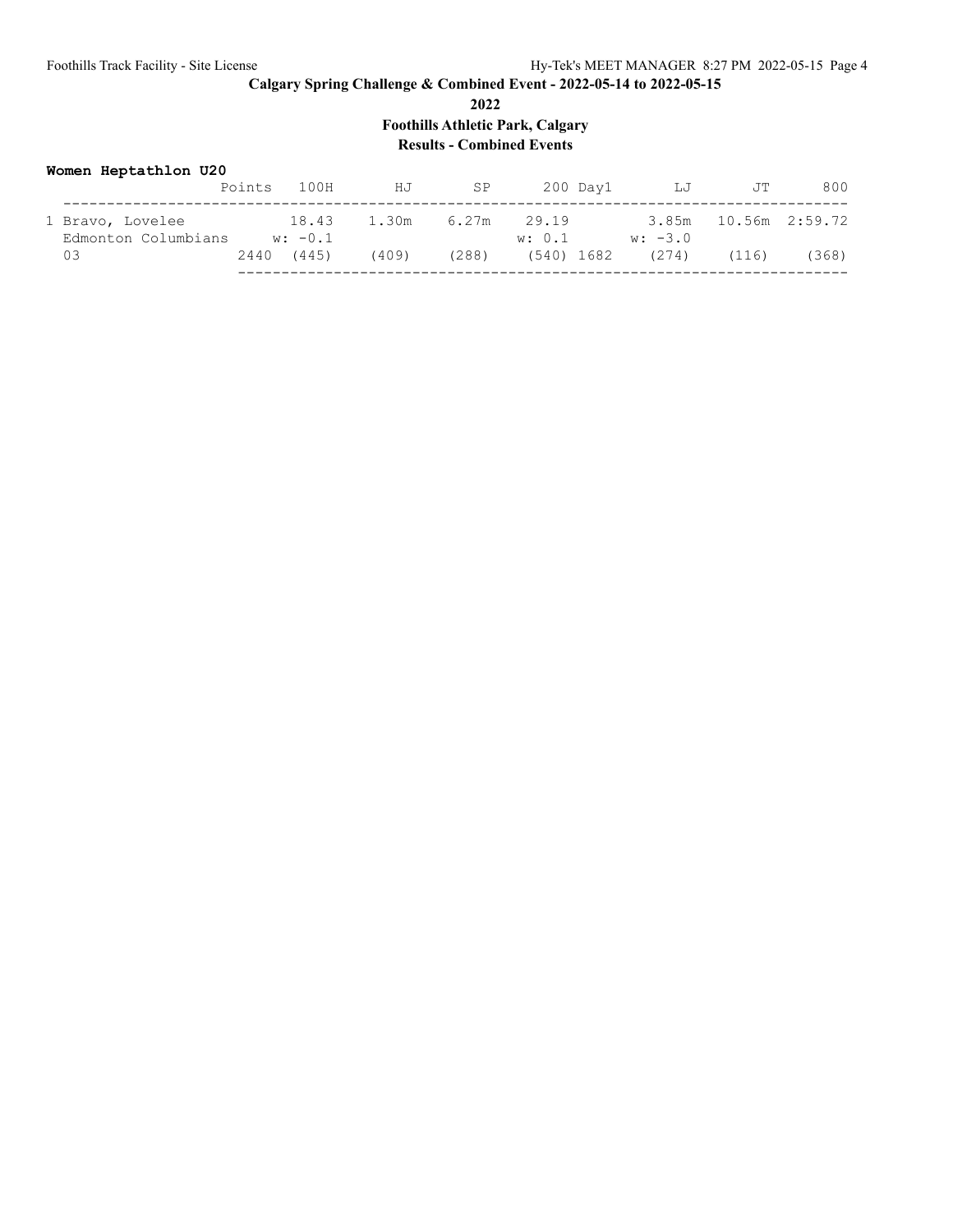**2022**

**Foothills Athletic Park, Calgary**

#### **Results - Combined Events**

#### **Men Decathlon U18**

|                              | Points | 100    | LJ     | SP    | HJ    | 400 Day1     | 110H      | DT     | PV    | <b>JT</b> | 1500           |
|------------------------------|--------|--------|--------|-------|-------|--------------|-----------|--------|-------|-----------|----------------|
| 1 Besko, Mick                |        | 12.32  | 5.79m  | 8.16m | 1.64m | 53.63        | 16.87     | 19.08m | 2.46m |           | 24.23m 4:47.53 |
| Edmonton Thunder             |        | w: 0.2 | w: 1.4 |       |       |              | $w: -0.1$ |        |       |           |                |
| 05 Team Points: 10           | 4637   | (589)  | (542)  | (376) | (496) | $(655)$ 2658 | (638)     | (255)  | (233) | (219)     | (634)          |
| 2 Nwosu, Joshua              |        | 12.80  | 5.03m  | 9.54m | 1.64m | 59.24        | 17.30     | 28.22m | 1.96m | 20.97m    | <b>DNF</b>     |
| Edmonton Columbians Track Cl |        | w: 0.2 | w: 0.1 |       |       |              | $w: -0.1$ |        |       |           |                |
| 06 Team Points: 8            | 3612   | (502)  | (388)  | (458) | (496) | (439) 2283   | (593)     | (430)  | (132) | (174)     | (0)            |
| 3 Verbeek, Ridley            |        | 12.39  | 4.58m  | 8.19m | 1.55m | 56.61        | 20.44     | 16.37m | 2.26m |           | 13.72m 5:11.00 |
| Edmonton Thunder             |        | w: 0.2 | w: 0.6 |       |       |              | $w: -0.1$ |        |       |           |                |
| 05 Team Points: 6            | 3508   | (576)  | (304)  | (378) | (426) | $(536)$ 2220 | (315)     | (205)  | (191) | (79)      | (498)          |
|                              |        |        |        |       |       |              |           |        |       |           |                |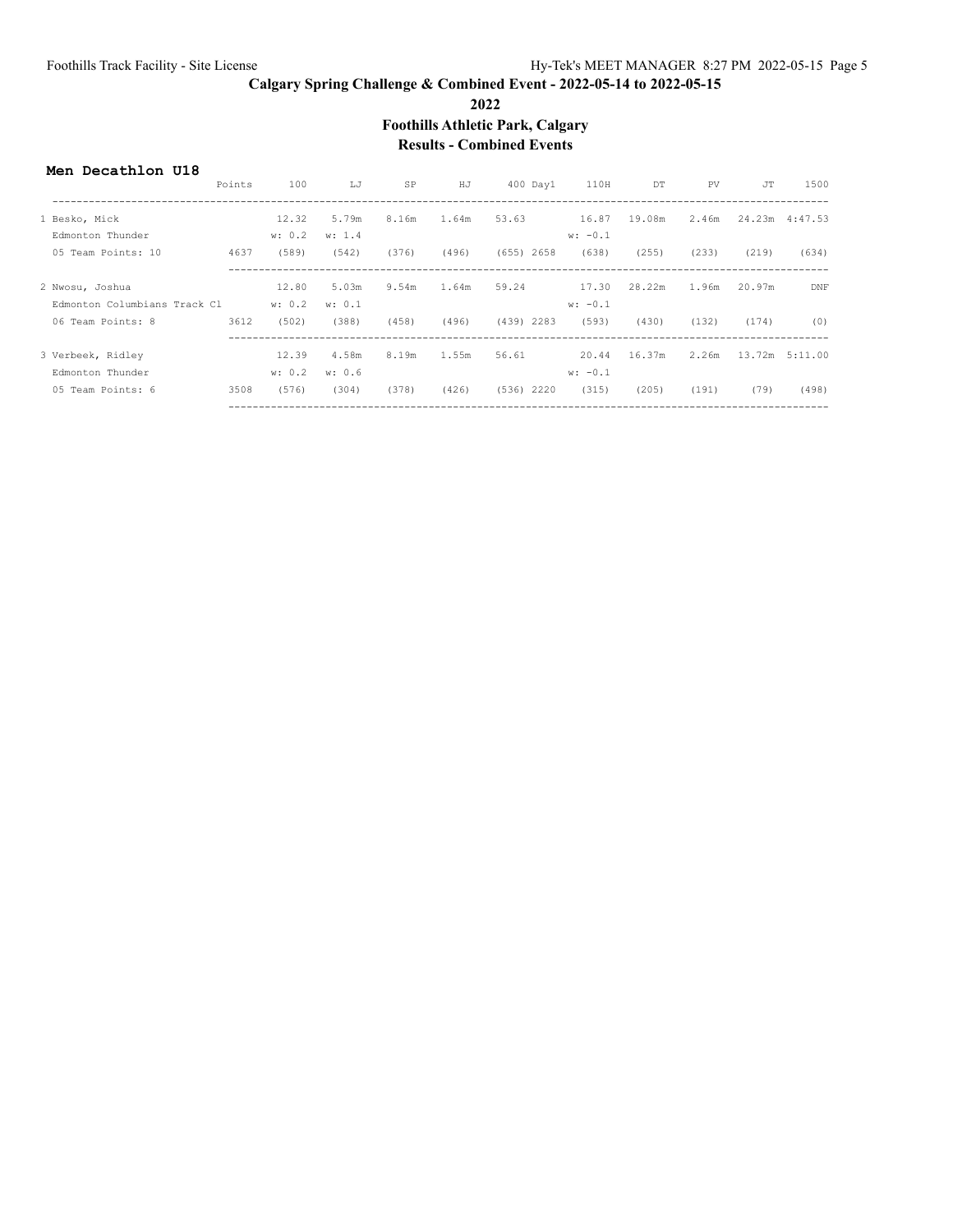**2022**

**Foothills Athletic Park, Calgary**

## **Results - Combined Events**

|  | Women Heptathlon U18 |  |
|--|----------------------|--|
|--|----------------------|--|

| 8.78m  27.42  5.10m<br>1 Ostapowich, Charliz 15.74<br>1.33m<br>25.20m 2:50.43<br>Edmonton Internatio w: 0.7<br>$w: 0.1$ $w: -2.1$<br>05 Team Points: 10 3744 (746) (439) (450) (677) 2312 (587) (386) (459)<br>17.98<br>$9.02m$ $28.59$<br>3.67m<br>1.51m<br>24.86m  2:51.94<br>2 Dellezay, Lauren<br>Leduc Track And Fie W: 0.7<br>$w: 0.1$ $w: -1.6$<br>$(465)$ $(585)$ $2173$ $(235)$ $(380)$ $(444)$<br>05 Team Points: 8 3232 (491)<br>(632)<br>3 Matulis, Rachel 18.34<br>8.29m 28.45 4.22m<br>17.22m 2:37.35<br>1.42m<br>Caltaf Athletic As w: 0.7<br>$w: 0.1$ $w: +0.0$<br>$(418)$ (596) 2002 (359) (237) (604)<br>06 Team Points: 6 3202 (454) (534)<br>18.20<br>4.09m<br>7.68m 30.66<br>15.89m 3:27.95<br>4 Iwuc, Natasha<br>NH<br>Edmonton Thunder w: 0.7<br>$w: 0.1$ $w: -1.6$<br>(468)<br>$(379)$ $(437)$ 1284 $(329)$<br>05 Team Points: 5<br>(0)<br>1975<br>(213) |  | Points | 100H | HJ HJ | SP |  | 200 Day1 LJ | JT | 800   |
|----------------------------------------------------------------------------------------------------------------------------------------------------------------------------------------------------------------------------------------------------------------------------------------------------------------------------------------------------------------------------------------------------------------------------------------------------------------------------------------------------------------------------------------------------------------------------------------------------------------------------------------------------------------------------------------------------------------------------------------------------------------------------------------------------------------------------------------------------------------------------------|--|--------|------|-------|----|--|-------------|----|-------|
|                                                                                                                                                                                                                                                                                                                                                                                                                                                                                                                                                                                                                                                                                                                                                                                                                                                                                  |  |        |      |       |    |  |             |    |       |
|                                                                                                                                                                                                                                                                                                                                                                                                                                                                                                                                                                                                                                                                                                                                                                                                                                                                                  |  |        |      |       |    |  |             |    |       |
|                                                                                                                                                                                                                                                                                                                                                                                                                                                                                                                                                                                                                                                                                                                                                                                                                                                                                  |  |        |      |       |    |  |             |    |       |
|                                                                                                                                                                                                                                                                                                                                                                                                                                                                                                                                                                                                                                                                                                                                                                                                                                                                                  |  |        |      |       |    |  |             |    |       |
|                                                                                                                                                                                                                                                                                                                                                                                                                                                                                                                                                                                                                                                                                                                                                                                                                                                                                  |  |        |      |       |    |  |             |    |       |
|                                                                                                                                                                                                                                                                                                                                                                                                                                                                                                                                                                                                                                                                                                                                                                                                                                                                                  |  |        |      |       |    |  |             |    |       |
|                                                                                                                                                                                                                                                                                                                                                                                                                                                                                                                                                                                                                                                                                                                                                                                                                                                                                  |  |        |      |       |    |  |             |    |       |
|                                                                                                                                                                                                                                                                                                                                                                                                                                                                                                                                                                                                                                                                                                                                                                                                                                                                                  |  |        |      |       |    |  |             |    | (149) |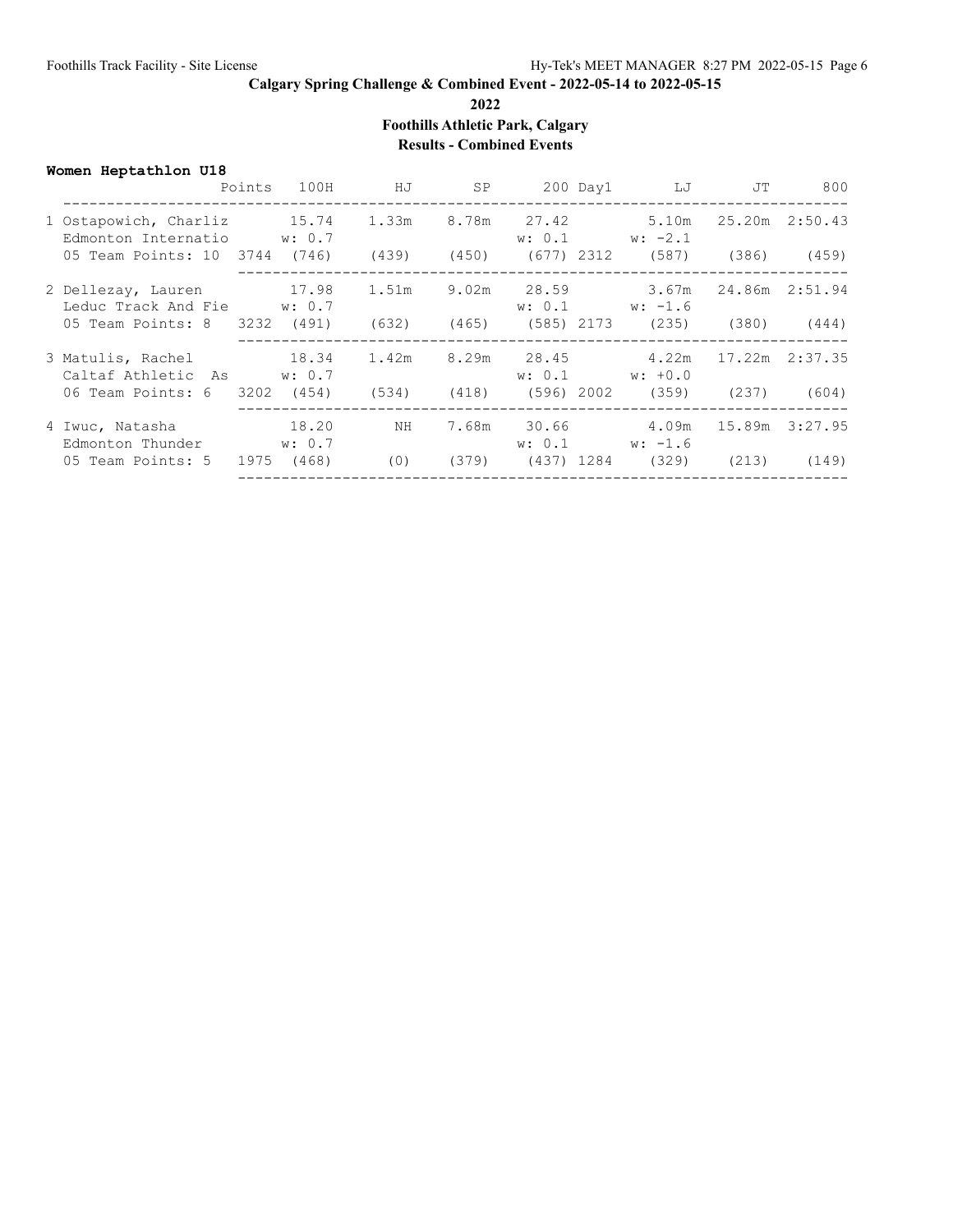**2022**

**Foothills Athletic Park, Calgary**

# **Results - Combined Events**

#### **Boys Outdoor Pentathlon U16**

|                                                                                                       | Points 100H LJ SP HJ                |                                    |  | 1000 |
|-------------------------------------------------------------------------------------------------------|-------------------------------------|------------------------------------|--|------|
| 1 Fischer, Ephrem<br>Caltaf Athletic Associat w: -1.5 w: 2.8                                          | 16.93 5.57m 9.27m 1.49m 3:17.82     |                                    |  |      |
| 08 Team Points: 10  2318  (499)  (496)  (442)  (381)  (500)                                           |                                     | ---------------------------------- |  |      |
| 16.46  4.90m  9.72m  1.46m  3:28.31<br>2 Berry, Addison<br>Calgary Warriors Track Cl W: -1.5 W: 0.2   |                                     |                                    |  |      |
| 07 Team Points: 8 2154 (548) (363) (469) (360) (414)                                                  |                                     | ---------------------------------  |  |      |
| 3 Forero-Tarazona, Gabriel 18.56 4.30m 7.95m 1.37m 3:20.59<br>Caltaf Athletic Associat w: -1.5 w: 1.7 |                                     |                                    |  |      |
| 07 Team Points: 6 1739 (347) (255) (363) (297) (477)                                                  |                                     |                                    |  |      |
| 4 Kuipers, Gerrit<br>Caltaf Athletic Associat W: -1.5 W: 1.9                                          | 19.79  4.28m  8.38m  1.43m  3:23.76 | ------------------------------     |  |      |
| 07 Team Points: 5 1678 (249) (252) (389) (338) (450)                                                  |                                     |                                    |  |      |
| 5 Shaw, Grayson 21.02 4.03m 4.78m 1.40m 3:32.06<br>Caltaf Athletic Associat W: -1.5 W: 1.9            |                                     |                                    |  |      |
| 08 Team Points: 4 1257 (166) (211) (178) (317) (385)                                                  |                                     |                                    |  |      |
|                                                                                                       |                                     |                                    |  |      |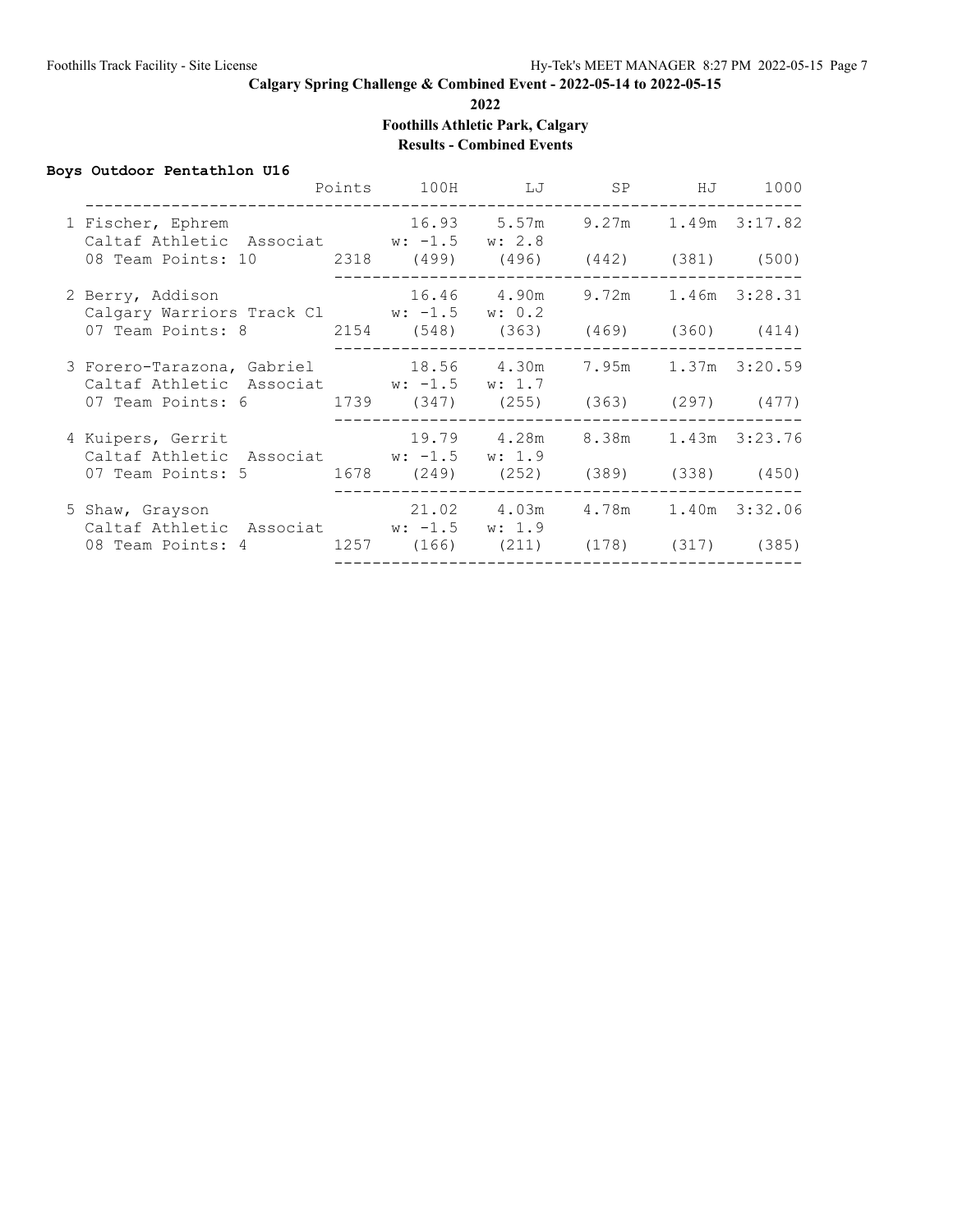**2022**

**Foothills Athletic Park, Calgary**

**Results - Combined Events**

#### **Girls Outdoor Pentathlon U16**

|                                                                                                                 | Points | 80H                              | HJ    | SP              | LJ                                                                    | 800               |
|-----------------------------------------------------------------------------------------------------------------|--------|----------------------------------|-------|-----------------|-----------------------------------------------------------------------|-------------------|
| 1 Paterson, Gabby<br>St. Albert Mustangs Track W: -1.8<br>07 Team Points: 10 3009 (751) (712) (516) (570) (460) |        | 12.56                            |       |                 | 1.58m 9.80m 5.04m 2:50.37<br>$w: -0.1$                                |                   |
| 2 Snyder, Sadie<br>Caltaf Athletic Associat W: -1.8<br>08 Team Points: 8                                        |        | 13.80<br>2209 (580)              | 1.43m |                 | 6.32m 3.86m 2:44.96<br>$w: -0.1$<br>$(544)$ $(292)$ $(276)$ $(517)$   |                   |
| 3 Huq, Zaria<br>Caltaf Athletic Associat W: -1.8<br>07 Team Points: 6                                           |        | 15.38<br>2080 (391)              | 1.46m |                 | 6.34m  4.20m  2:49.99<br>$w: -2.3$<br>$(577)$ $(293)$ $(355)$ $(464)$ |                   |
| 4 Sturgeon, Jamie<br>U OF C Athletics Club<br>07 Team Points: 5                                                 |        | 16.15<br>$w: -1.8$<br>1955 (312) | 1.37m |                 | 7.42m 4.15m 2:50.65<br>$w: -3.4$<br>$(481)$ $(362)$ $(343)$           | (457)             |
| 5 Carter-Cody, Rachael<br>Calgary Warriors Track Cl W: -1.8<br>07 Team Points: 4                                |        | 15.15<br>1888 (417)              | 1.31m | $(419)$ $(288)$ | 6.27m 3.84m 2:47.34<br>$w: -1.7$<br>(272)                             | (492)             |
| 6 Mayr, Amelia<br>Calgary Warriors Track Cl W: -1.8<br>07 Team Points: 3                                        |        | 15.98<br>1761 (329)              | 1.19m |                 | 7.14m 3.68m<br>w: 0.3<br>(302) (344) (237)                            | 2:42.11<br>(549)  |
| DNF Jacob, Andrea<br>Leduc Track And Field Clu W: -1.8<br>08                                                    |        | 16.10<br>(317)                   | 1.34m | $(449)$ $(522)$ | 9.88m 3.91m<br>$w: -0.2$<br>(287)                                     | <b>DNS</b><br>(0) |
|                                                                                                                 |        |                                  |       |                 |                                                                       |                   |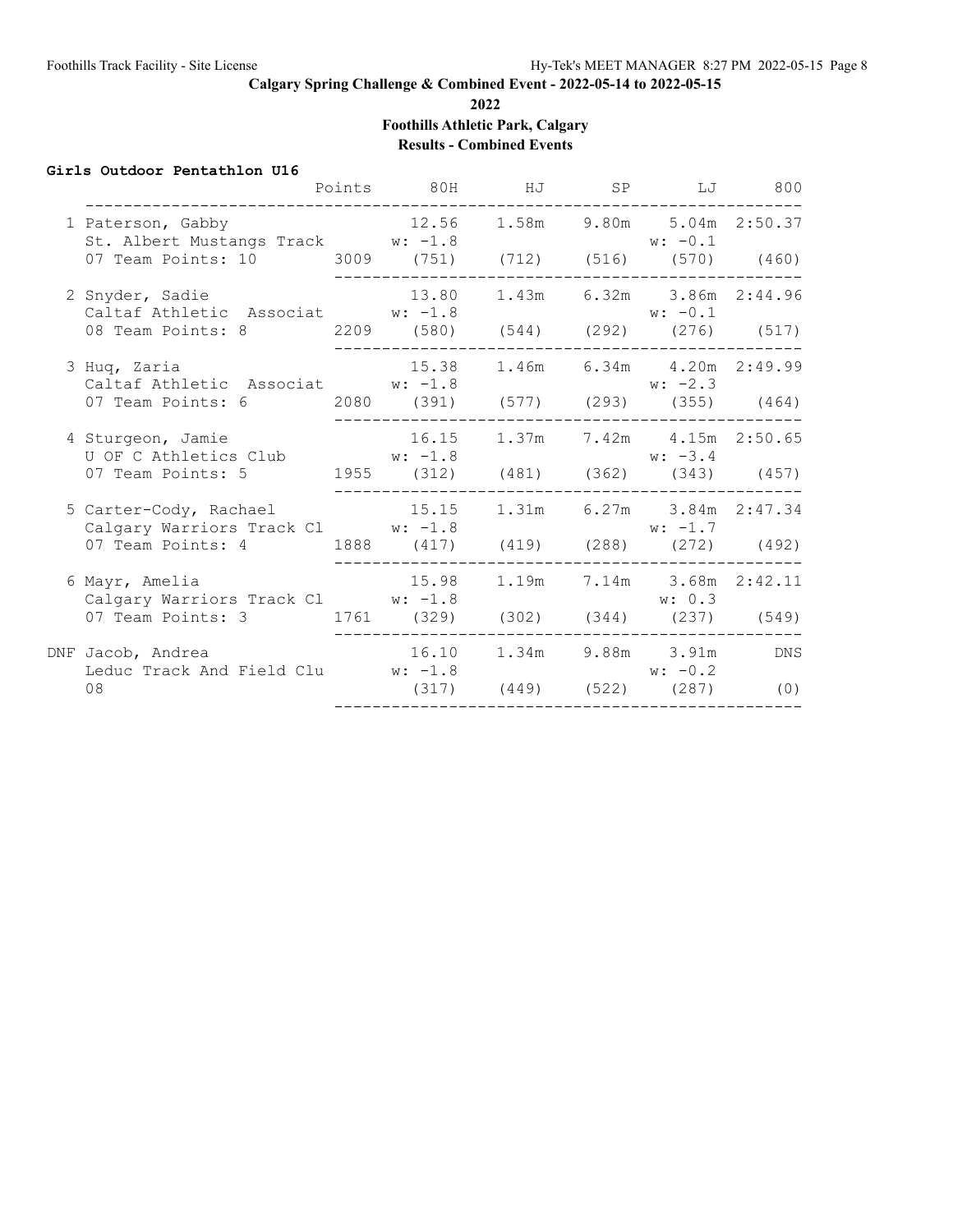**2022**

**Foothills Athletic Park, Calgary**

# **Results - Combined Events**

| Women Heptathlon W 60-64 Masters            | Points | 80H             | HJ    | SP          |        | 200 Day1 | LJ                 | JT                   | 800  |
|---------------------------------------------|--------|-----------------|-------|-------------|--------|----------|--------------------|----------------------|------|
| 1 Jolicoeur, Jovette<br>U OF C Athletics Cl |        | 18.53<br>w: 1.2 | 1.06m | 8.24m 37.39 | w: 0.1 |          | $w: -2.2$          | 3.03m 17.82m 3:38.01 |      |
| 59                                          | 1272   | (119)           | (188) | (415)       |        |          | $(95)$ 817 $(112)$ | (249)                | (94) |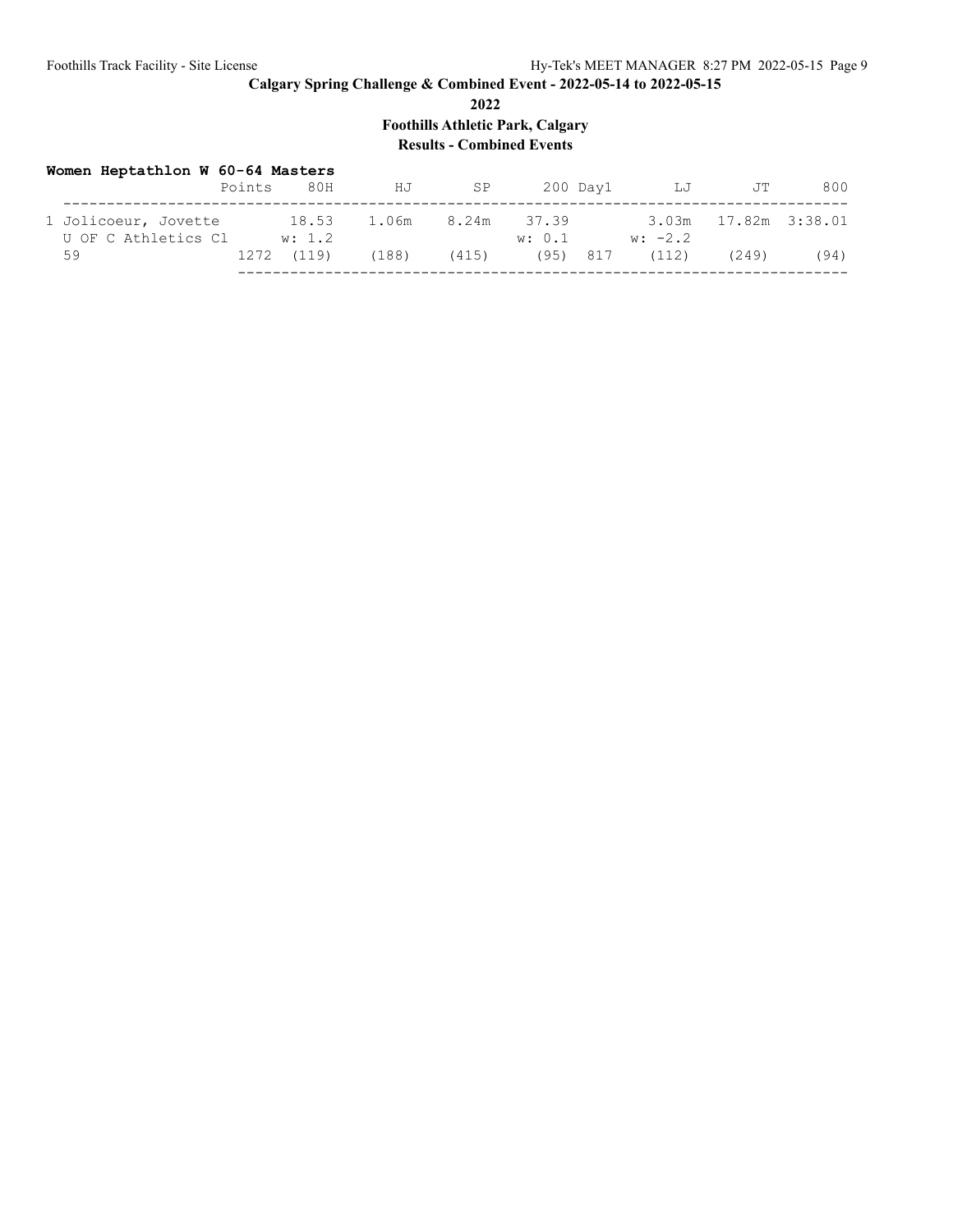**2022**

**Foothills Athletic Park, Calgary**

## **Results - Combined Events**

#### **Women Throws Pentathlon Masters**

|  |                                                     | Points | HT                                 | SP.                                | DT. | JT                   | WТ     |
|--|-----------------------------------------------------|--------|------------------------------------|------------------------------------|-----|----------------------|--------|
|  | 1 Carlos, Nicole<br>Okanagan Athletics Club         |        | 35.91m                             | 9.51m                              |     | 34.04m 29.82m 12.23m |        |
|  | 74                                                  |        | 2759 (621) (497) (539) (473)       |                                    |     |                      | (629)  |
|  | 2 Diener, Andrea<br>St. Albert Mustangs Track       |        |                                    | 35.86m 10.25m 34.11m 26.64m 11.59m |     |                      |        |
|  | 75                                                  |        | 2709 (620) (546) (540) (413) (590) |                                    |     |                      |        |
|  | 3 Hessel, Laura<br>Unattached Alberta               |        |                                    | 26.84m 7.73m 20.55m 18.22m         |     |                      | 11.10m |
|  | 52                                                  |        | 1911 (425) (382) (288) (256)       |                                    |     |                      | (560)  |
|  | 4 Nesterenko, Louise<br>U OF C Athletics Club<br>50 |        | 13.62m                             |                                    |     | 4.15m 9.78m 9.63m    | 5.38m  |
|  |                                                     | 718    |                                    | $(147)$ $(155)$ $(101)$ $(99)$     |     |                      | (216)  |
|  |                                                     |        |                                    |                                    |     |                      |        |